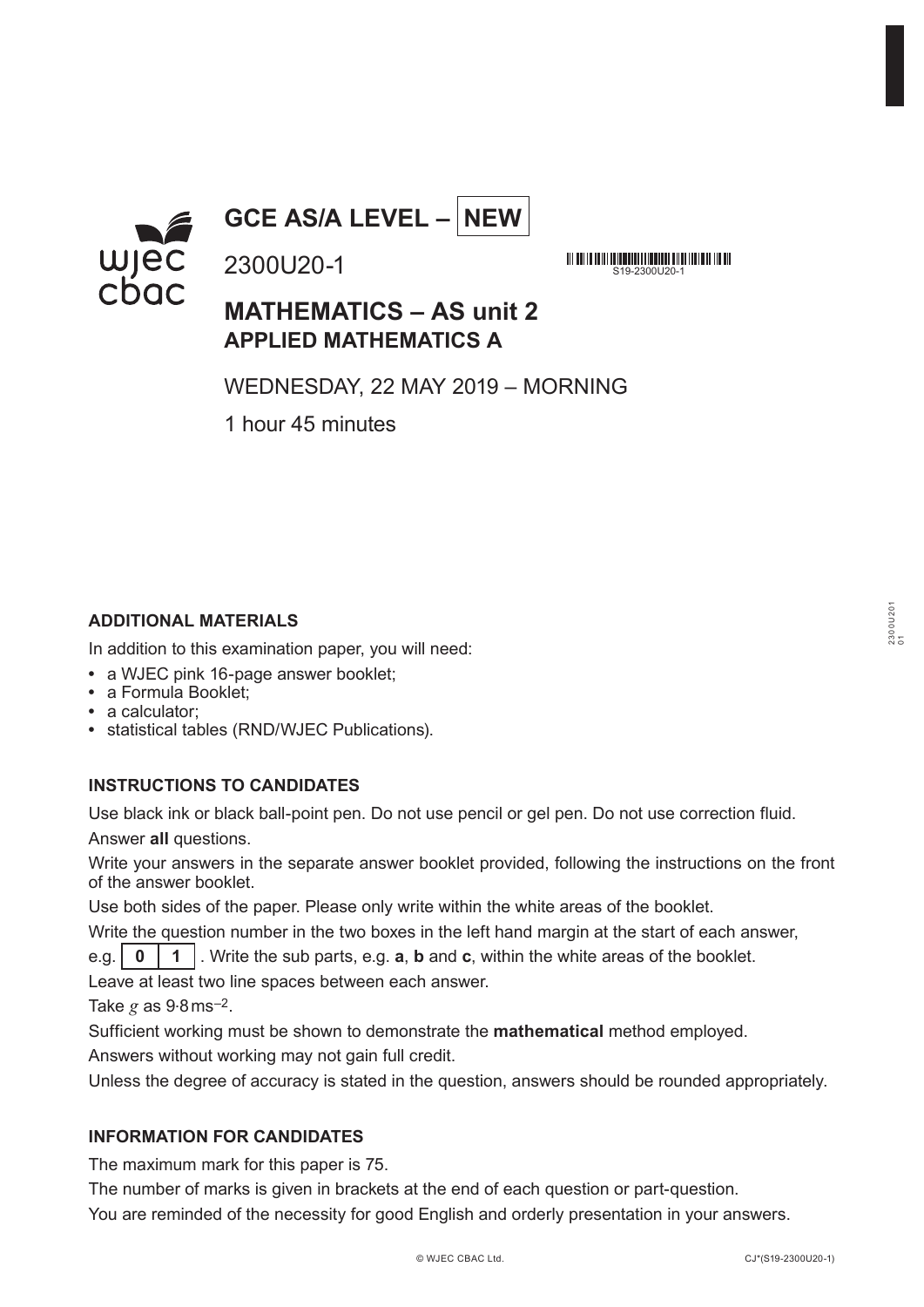**Reminder**: *Sufficient working must be shown to demonstrate the mathematical method employed.*

#### **Section A: Statistics**

- **0** 1 Three events *A*, *B*, *C* are such that  $P(B) = \frac{1}{5}$ ,  $P(C) = \frac{1}{6}$ ,  $P(A \cup B) = \frac{3}{4}$ ,  $P(A \cup C) = \frac{5}{6}$ . The events *A* and *B* are independent. **a)** Find P(*A*). [3] **0 1** 5  $\overline{1}$ 6 3 4 5 6
	- **b)** Determine whether or not *A* and *C* are independent. [3]
	- **c)** What can be said about the events *B* and *C* if  $B \cap C = \emptyset$ ? [1]
	- **0** 2 Bethan owns a clothing company. Records of past sales show that 30% of people who come into her store buy at least one item of clothing. She would like to increase the proportion of people who buy at least one item. She believes that social media advertising will achieve this. Let p be the proportion of people who buy at least one item of clothing after Bethan has carried out social media advertising. **0 2**
		- **a)** State suitable hypotheses to test Bethan's belief. **EXECUTE:** [1]

 She considers the first 50 people who come into her store after she carries out social media advertising to be a random sample, and observes that 21 of them buy at least one item of clothing.

- **b)** Carry out an appropriate test at the 5% level of significance, stating clearly the conclusion that Bethan should reach. [5]
- **c)** What else would Bethan need to consider in order to decide whether or not to continue social media advertising? [1]

 Ali also owns a clothing company. From past experience he knows that 29% of people who come into his store buy at least one item of clothing. He starts selling a new brand of clothing and notices that during the following week 35% of people buy at least one item of clothing. He carries out a statistical test using this data on the following hypotheses, where  $\theta$  is the proportion of people who buy at least one item of clothing.

$$
H_0: \theta = 0.29 \qquad H_1: \theta > 0.29
$$

**d)** State the fundamental error in Ali's statistical test and explain what he should have done, including appropriate hypotheses. **Example 20** and the state of  $\lceil 3 \rceil$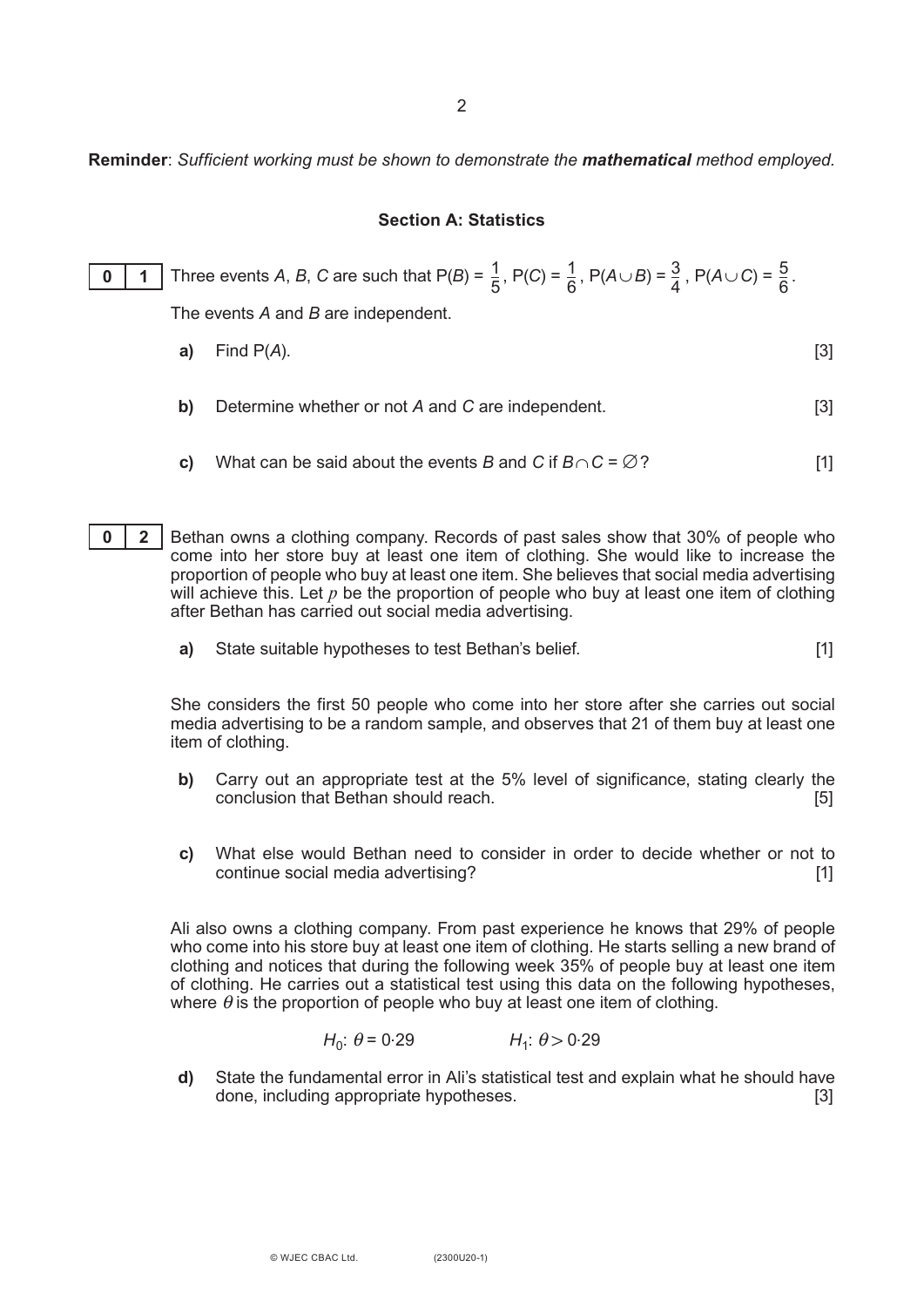| ×<br>۰. | ×<br>۰. |
|---------|---------|
|         |         |

- | 0 | 3 | The number of patients arriving at the Accident and Emergency (A&E) department of a hospital has a mean of 5. 3 per hour. A Poisson distribution is used to model the number of patients arriving at A&E in a particular time interval.
	- **a)** Determine the probability that exactly 7 patients arrive in a one-hour period. [2]
	- **b)** Find the smallest integer *n* such that the probability of at least *n* patients arriving in a 90-minute interval is less than 0.09. a 90-minute interval is less than 0.  $09.$  [4]
	- **c)** Give **one** reason why a Poisson model may not be appropriate in this context. [1]

# **TURN OVER**

2300U201 2300U201<br>03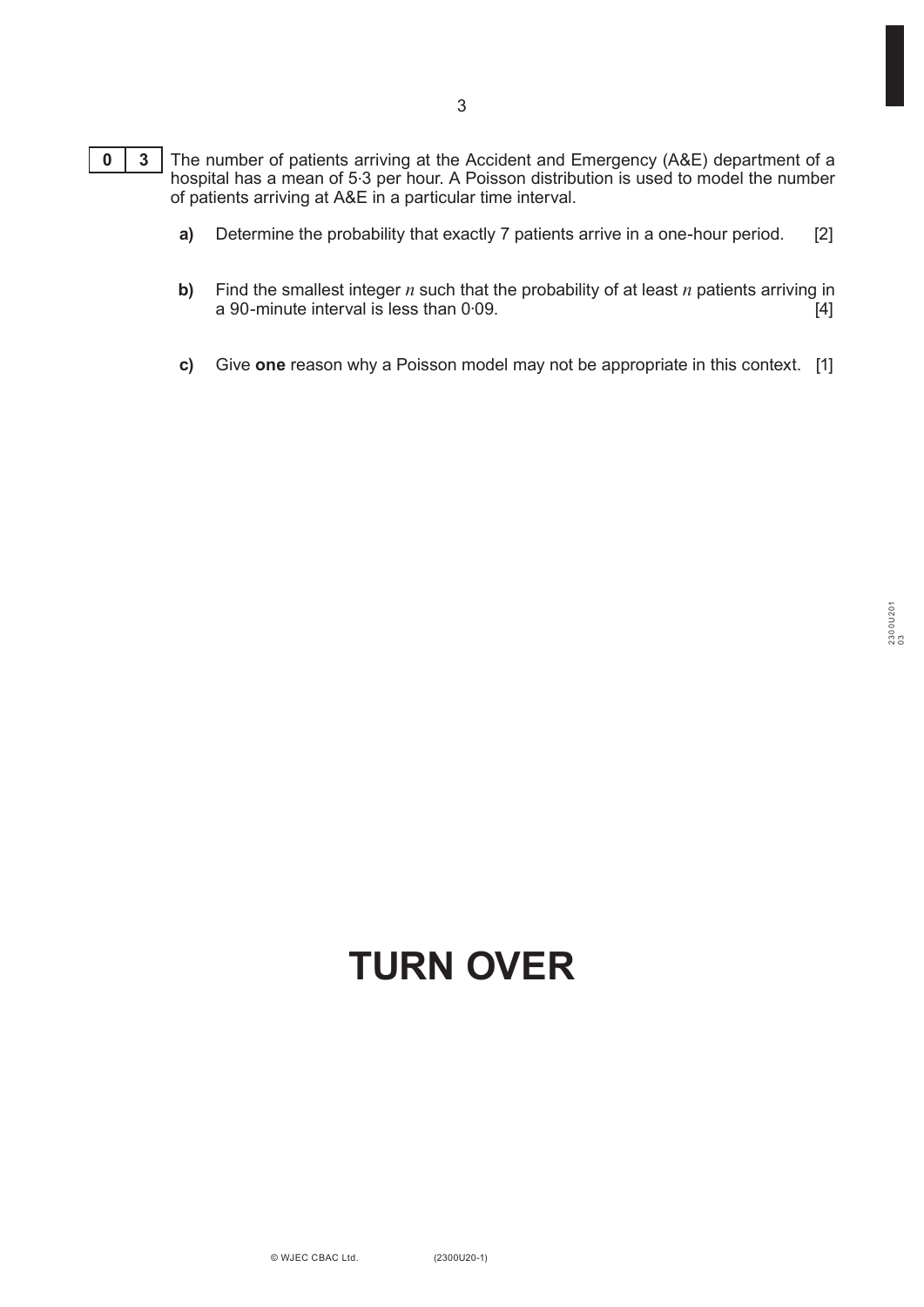**0 4** Angharad collects the following data from the statswales.gov.wales website which shows the number of road accidents in different regions of Wales.

| Year                         | 2008 | 2009 | 2010 | 2011 | 2012 | 2013 | 2014 | 2015 | 2016 | 2017 |
|------------------------------|------|------|------|------|------|------|------|------|------|------|
| <b>Wales</b>                 | 7784 | 7126 | 6850 | 6434 | 5971 | 5895 | 5876 | 5543 | 4921 | 2079 |
| <b>North</b><br><b>Wales</b> | 1956 | 1724 | 1695 | 1600 | 1535 | 1445 | 1415 | 1333 | 997  | 341  |
| <b>Dyfed</b><br><b>Powys</b> | 1560 | 1542 | 1454 | 1407 | 1412 | 1231 | 1249 | 1325 | 1238 | 543  |
| <b>South</b><br><b>Wales</b> | 3208 | 2880 | 2805 | 2715 | 2283 | 2345 | 2328 | 2196 | 2066 | 958  |
| <b>Gwent</b>                 | 1060 | 980  | 896  | 712  | 741  | 874  | 884  | 689  | 620  | 237  |

**a)** Angharad is interested in road safety and produces the following graph.



#### **Number of Accidents per Year**

- **i)** State two errors that she has made.
- **ii)** Angharad states that South Wales is the most dangerous region of Wales in which to drive. What other information should she take into consideration<br>before making this statement? [3] before making this statement?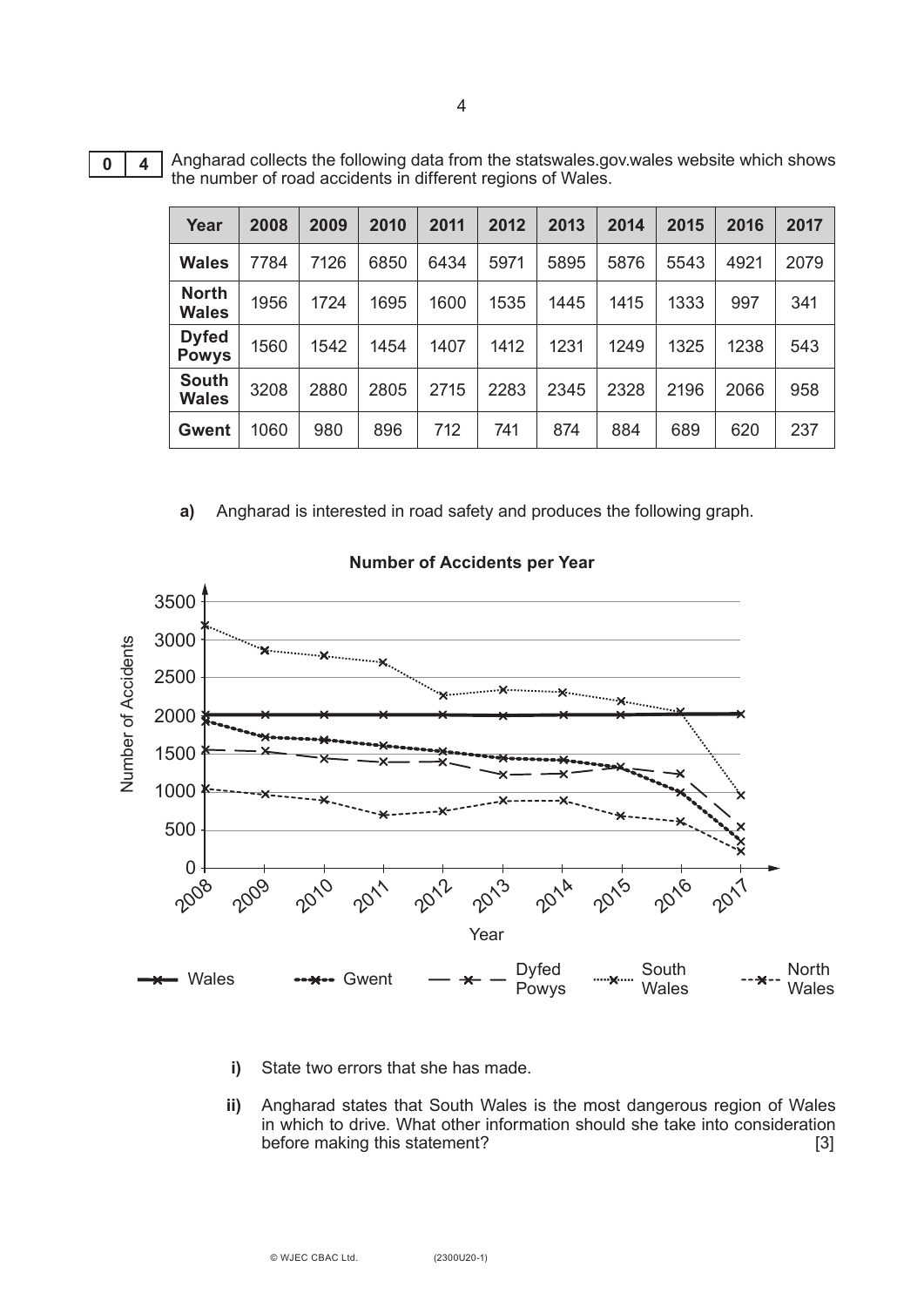Wales is also divided into 22 smaller regions. The numbers of accidents in 2017 in the 22 smaller regions are summarised in the table below.

| <b>Number of Accidents</b> | Midpoint $(x)$ | Frequency $(f)$ |
|----------------------------|----------------|-----------------|
| $0 - 50$                   | 25             | 6               |
| $51 - 100$                 | 75.5           | 9               |
| $101 - 150$                | 125.5          | 2               |
| 151 - 200                  | 175.5          |                 |
| $201 - 250$                | 225.5          | 0               |
| $251 - 300$                | 275.5          |                 |

5

**b)** For these 22 smaller regions, calculate estimates for the mean and standard deviation of the number of accidents per region in 2017.

You may use 
$$
\sum fx^2 = 285654
$$
. [4]

2300U201 2300U201<br>05

**c)** Angharad also investigates the response time for emergency vehicles after 19 accidents in the region where she lives. She produces the histogram below.



- **i)** State a correction that Angharad needs to make to this histogram.
- **ii)** Angharad says, "More vehicles respond in a time between 10 and 11 minutes than in any other 1-minute interval." Comment on her statement.
- **iii)** Comment on the skewness of this histogram. [3]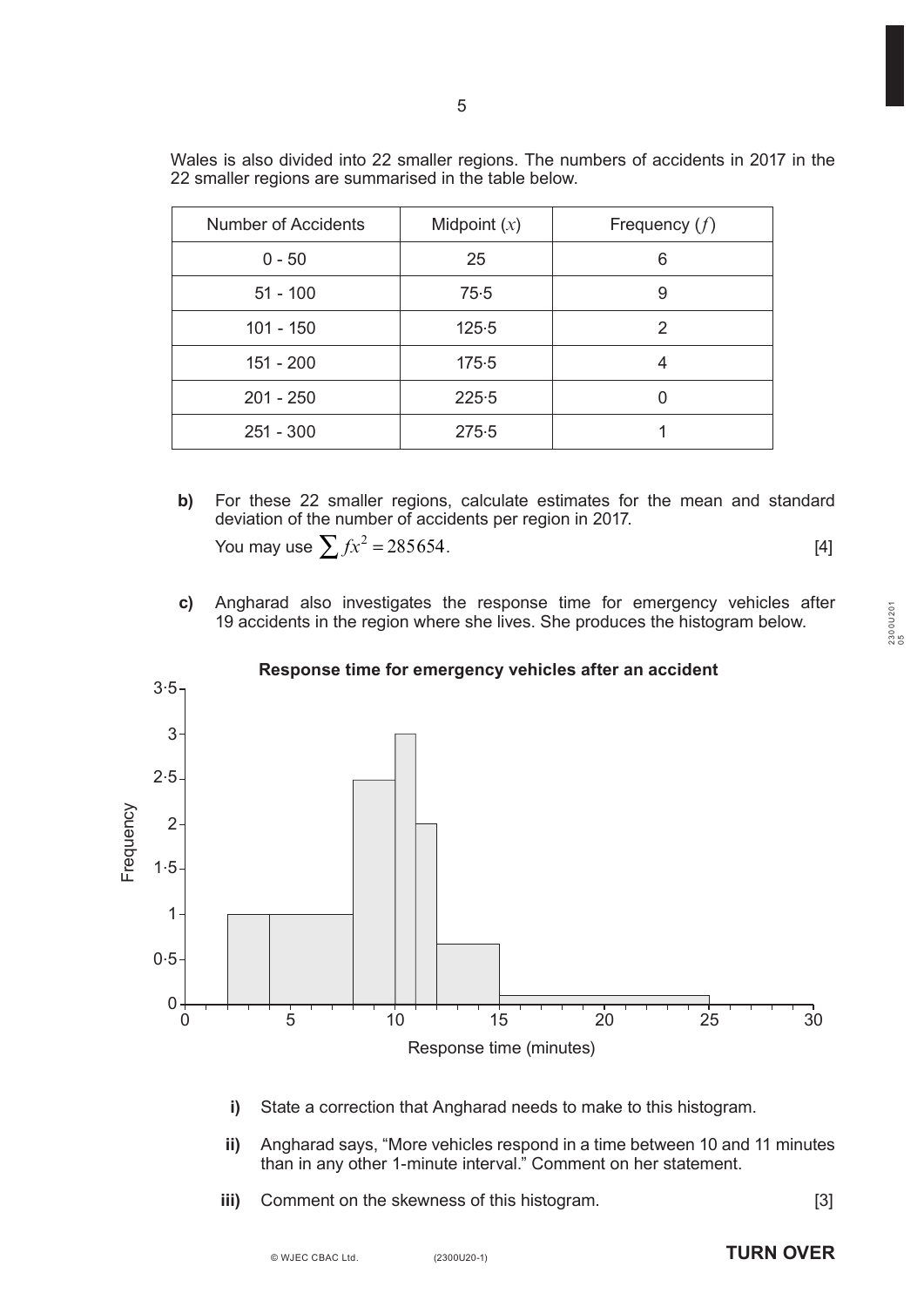**0 5** Huw investigates the opinion of the public about their local primary schools. He visits his town centre and administers a questionnaire to 120 people over the course of several days.

- **a)** What type of sampling is this?
- **b)** How could Huw's sampling be improved? [1]

 Huw wishes to investigate the relationship between the population and the number of primary schools in a county. He searches the internet for data and selects a random sample of 24 counties from the UK. He produces the following scatter diagram.



**Population and Number of Primary Schools in 24 Counties**

The equation of the regression line for this dataset is given by

Number of Primary Schools =  $22.7 + 0.2406 \times$  County Population (in 1000s).

- **c)** State a limitation of this regression line. [1]
- **d)** Calculate an estimate for the number of primary schools in a county with a population of 889000. [2]
- **e)** Statisticians often say, "Correlation does not imply causation". Comment on this statement in this context.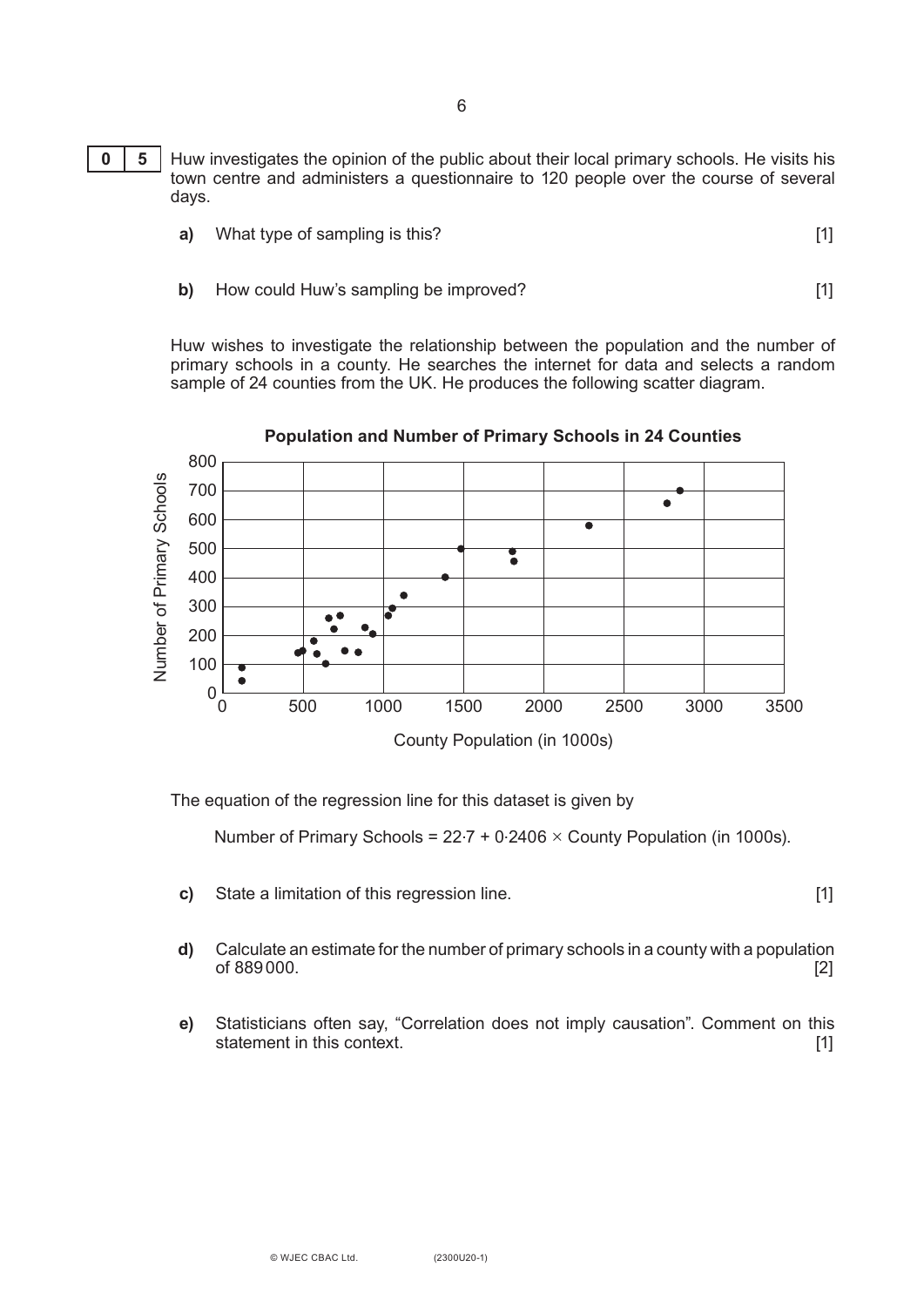#### **Section B: Mechanics**

**0 6** Three forces  $\mathbf{F}_1$ ,  $\mathbf{F}_2$  and  $\mathbf{F}_3$  are acting on a body of mass 2kg such that

$$
\mathbf{F}_1 = (6\mathbf{i} - 7\mathbf{j}) \text{ N}, \n\mathbf{F}_2 = (a\mathbf{i} + 2\mathbf{j}) \text{ N}, \n\mathbf{F}_3 = (5\mathbf{i} + b\mathbf{j}) \text{ N},
$$

where *a*, *b* are constants.

- **a)** Given that the acceleration of the body is  $(7\mathbf{i} 3\mathbf{j})$ ms<sup>-2</sup>, find the values of the constants a, b. constants  $a, b$ .
- **b)** A fourth force,  $\mathbf{F}_4$ , is then applied to the body causing it to move with constant velocity. Find  $\mathbf{F}_4$ , giving your answer in vector form. velocity. Find  $\mathbf{F}_4$ , giving your answer in vector form.
- **0 7 | 0 | 7** | An athlete is running along a straight horizontal track during the interval  $0 \leq t \leq 8$ , where *t* is the time in seconds. The displacement, *s* metres, of the athlete relative to the origin *O*  is modelled by the displacement-time graph shown below.



- **a)** Determine the total distance travelled and hence find the average speed of the athlete. [3]
- **b)** Write down the times when the athlete is instantaneously at rest. [1]
- **c)** Write down the time interval where
	- **i)** the velocity of the athlete is negative,
	- **ii)** the velocity is increasing **and** the speed is decreasing. [2]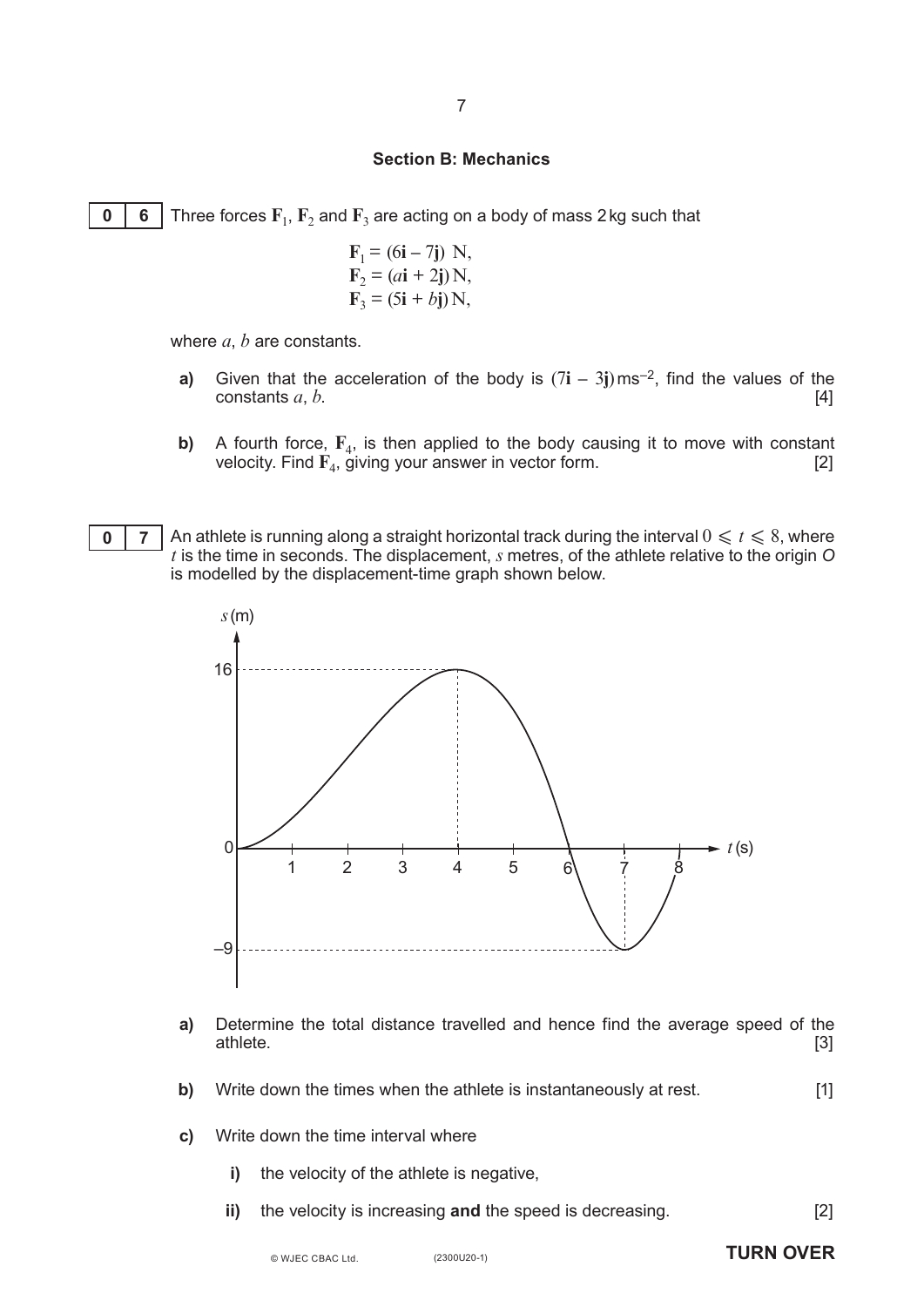**0 8**

- Lowri kicks a football vertically upwards with a speed of *u*ms–1 from a point which is 0∙9m above horizontal ground. The ball reaches a greatest height of 10∙9m **above the ground**. You may assume that there is no air resistance acting on the ball during its motion.
	- **a)** Show that  $u = 14$ . [3]
	- **b)** Determine the time between the ball being kicked and the ball hitting the ground. Give your answer correct to one decimal place.  $[4]$
	- **c)** In addition to the assumption given in the question, write down one further assumption that you have made in your solution. assumption that you have made in your solution.
	- **d)** Lowri now goes into a sports hall where the height of the ceiling is 11∙5m. She believes that if she kicks a lighter ball vertically upwards from the same height of 0∙9m above the floor, with the same initial speed of 14ms–1, then the ball would hit the ceiling.

Explain why this may not be the case according to this model. [1]

**9** A particle moves in a straight line so that its acceleration  $a$  ms<sup>-2</sup> at time *t* seconds is given by **0 9**

$$
a = \begin{cases} 2t - 8 & \text{for } 0 \leq t \leq 5, \\ 2 & \text{for } t > 5. \end{cases}
$$

At time  $t = 0$ , the particle has velocity 12 ms<sup>-1</sup>.

**a)** For  $0 \le t \le 5$ , find an expression for the velocity of the particle at *t* s. [3]

**b)** Hence, determine the velocity of the particle when  $t = 14$ . [3]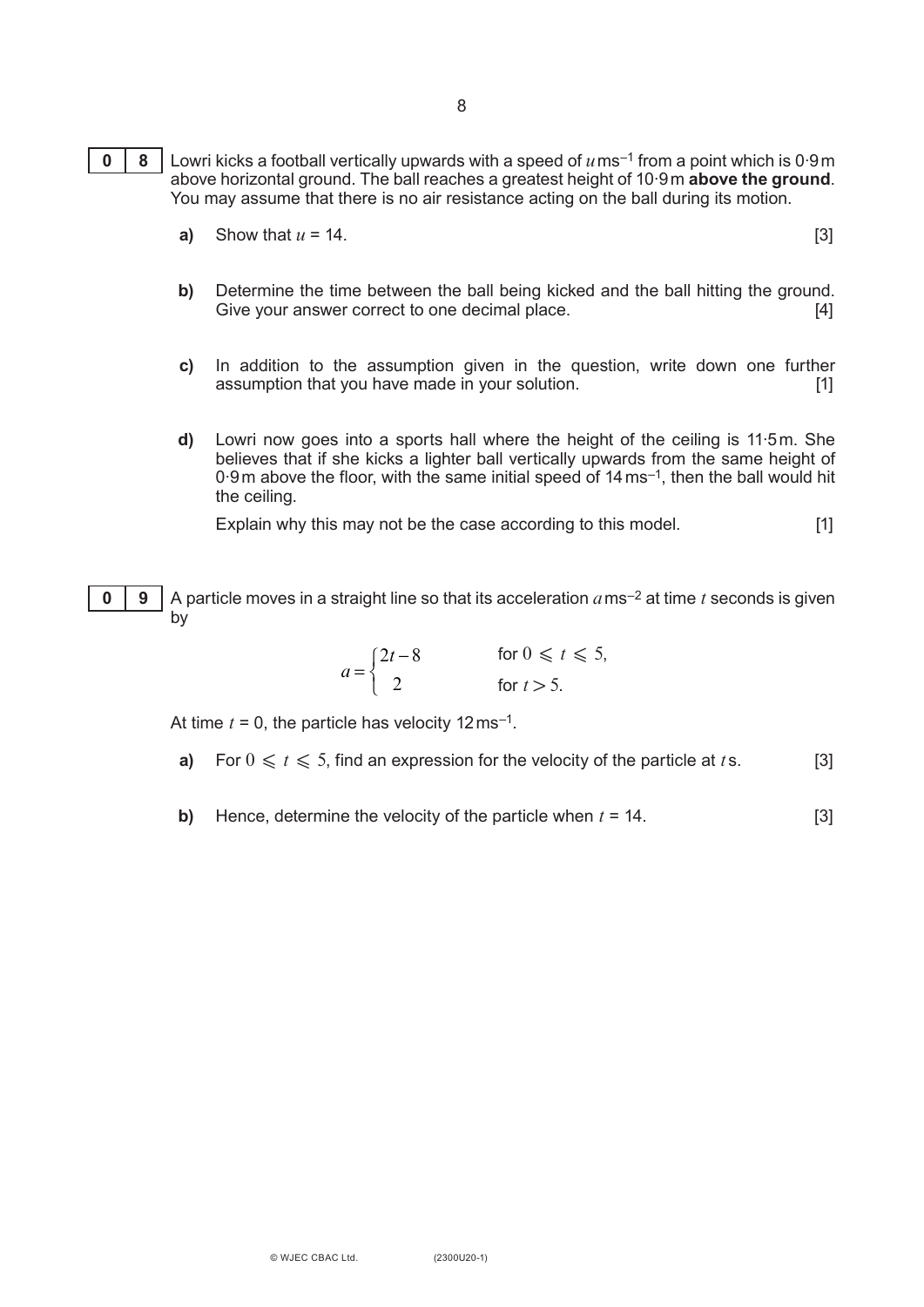

**1 0** Two particles *A* and *B*, of mass 3kg and *M*kg respectively, are connected by a light inextensible string passing over a smooth fixed pulley. Initially, the particles are held at rest with the string just taut either side of the pulley.



The system is then released and the particles move with an acceleration of magnitude 4∙2ms–2.

- **a)** Calculate the possible values of the tension in the string and the corresponding values of M. values of  $M$ .
- **b)** Now suppose that the pulley is **not** smooth. Write down one assumption which you made in your solution to part (a) that is no longer valid. made in your solution to part (a) that is no longer valid.

### **END OF PAPER**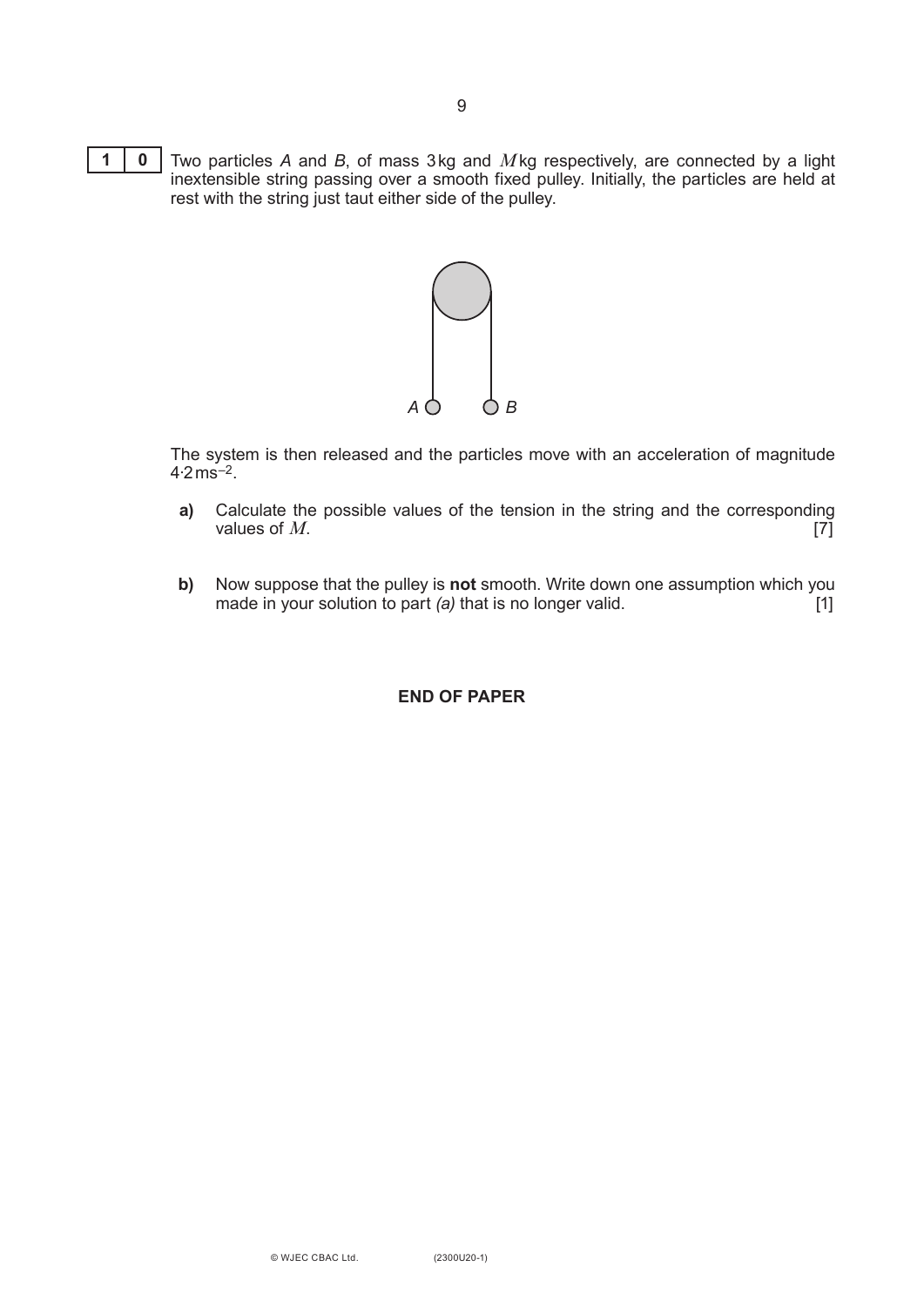## **BLANK PAGE**

10